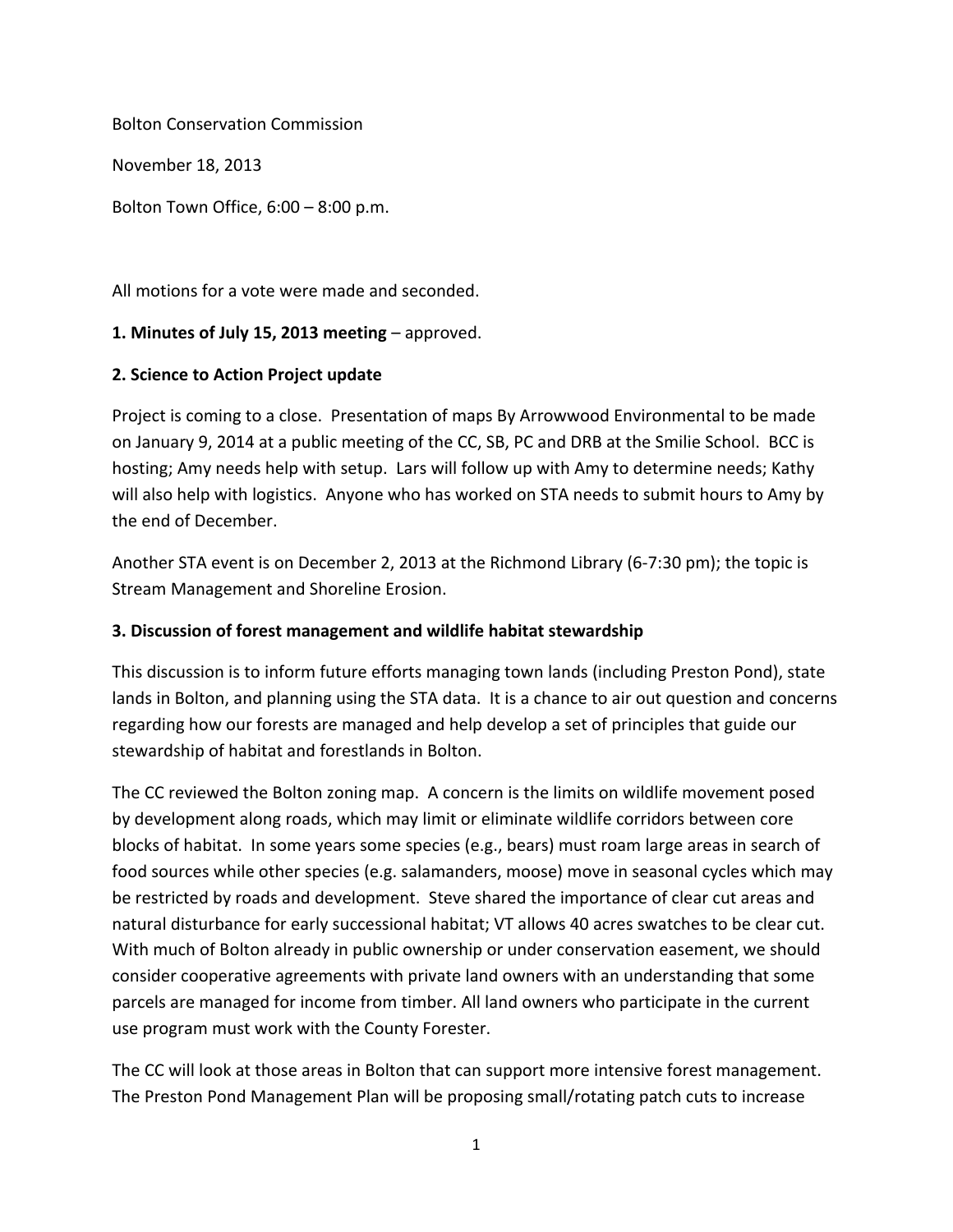habitat diversity. In terms of the role of the BCC, we can provide Information and awareness about sensitive habitats, ecological context and management options (e.g., cooperative agreements) to landowners. Management of town land should take into account a landscapelevel consideration of habitat diversity. We should pay close attention to connectivity of habitat blocks and natural heritage elements that need special protection and management.

## **4. State Lands planning**

Gary Sawyer will inform Larissa (BCC) of public meetings regarding the Bolton Nordic block of the Mount Mansfield State Forest. The Camel's Hump Park and State Forest in Bolton are under the purview of the Barre district office of VTDFP&R (Diane Frederick). Science to Action info will provide useful information that could be brought to the conversations around management of newly acquired land in Bolton. Each year (June?) the Department conducts a stewardship review of state lands which is open to public review

## **5. Possible Sue Morse program**

The Commission is interested in co-hosting later in the winter a talk by Sue Morse on the impacts of climate change on VT wildlife. The presentation will be free. Larissa will connect with Amy about coordinating the event with Brad Elliott from the Richmond Conservation Commission.

## **6. FY 2015 budget**

Current budget (FY2014) is \$500, which was reduced from prior years (\$1,600). Without major costs on the horizon, the BCC will ask for \$500 for FY2015. The BCC will also apply to the Vermont Recreational Trails Grant Program in February for funds to pay for improvements to the trail system at Preston Pond. Ray Atwood has offered to help with the grant process.

## **7. Old Business**

A draft of the Wildlife Habitat and Forest Management Plan for the **Preston Pond Conservation Area** will be prepared by County Forester Keith Thompson in the spring of 2014. Lars will bring the main body of the draft Plan, including the trail management plan, to the Commission for review at the January 2014 meeting. The BCC will wait until all the parts are completed to present the draft Preston Plan Management Plan to the Select Board.

Kathy reported that there was a noticeable change in use of the **Bolton Potholes** when the college students returned: more drinking and behavior issues; not out of control, but different than summer use. There has been local stewardship of the site including trash pick-up.